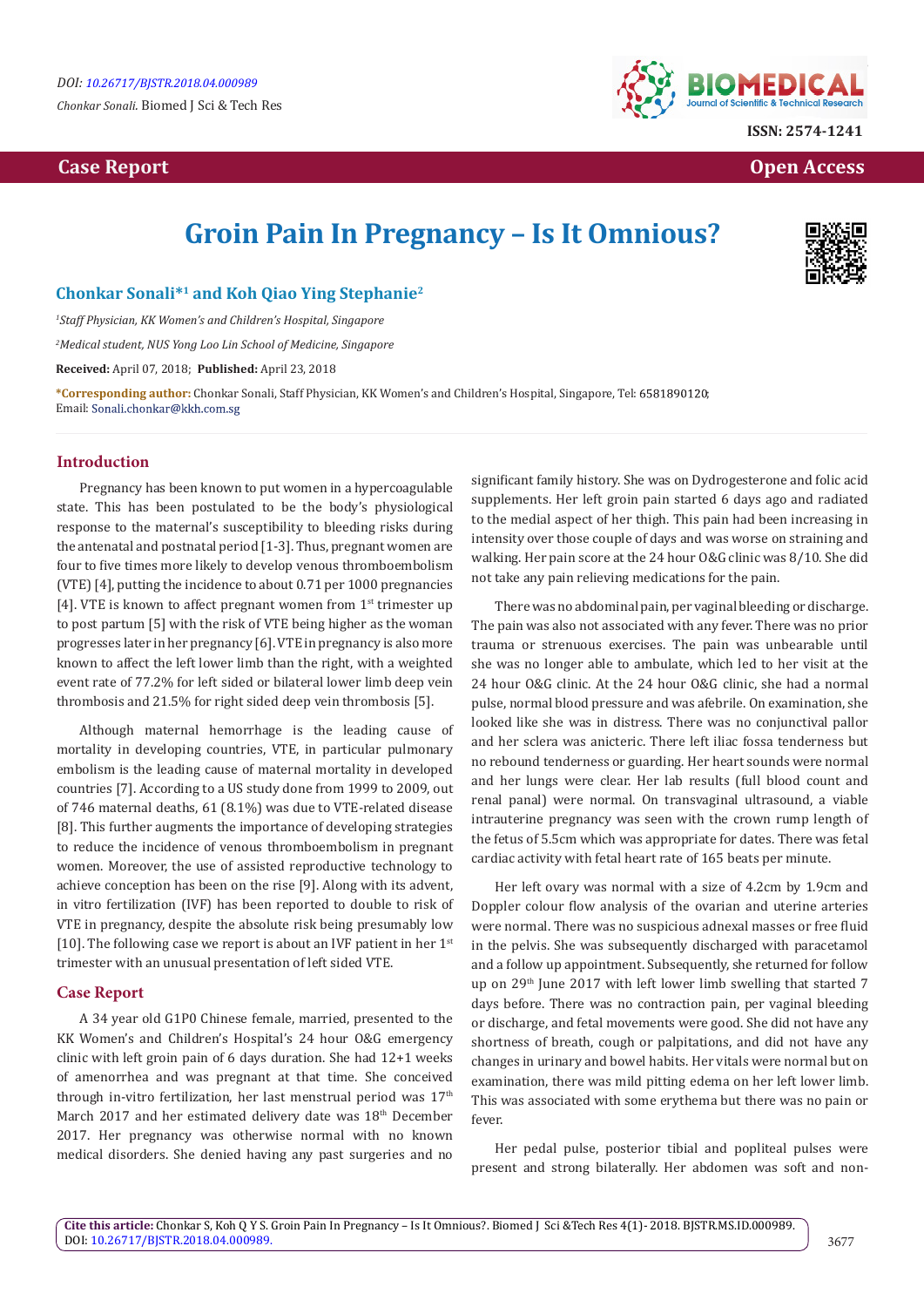tender, her heart sounds were normal, and her lungs were clear. With a provisional diagnosis of left lower limb deep vein thrombosis, a Doppler ultrasound of the lower limbs and pelvis was done, which revealed decreased colour flow and compressibility in the left distal external iliac, common femoral, superficial femoral and popliteal veins. This confirmed our diagnosis of left lower limb deep vein thrombosis. The patient was started on therapeutic clexane 60mg twice daily, which was to be taken till delivery. A repeat Doppler ultrasound was done about a month later with a follow up to the hematologist which showed reduction in thrombosis.

#### **Discussion**

Pregnant women are more at increased risk of VTE [1]. Previous studies have suggested that venous thromboembolisms are more common in pregnant women in their third trimester than **Table 1.**

in the  $1^{st}$  or  $2^{nd}$  trimester [6]. The risk of VTE in pregnant women in their third trimester is 6.1 times more than in women who are not pregnant, which is substantially higher compared to pregnant women in their  $1^{st}$  (1.6 times) and  $2^{nd}$  (2.1 times) trimester[11]. Thus, there VTE in pregnant women with left iliac pain in their 1st trimester are more likely to be missed. However, VTE is also known to occur in pregnant patients in their  $1<sup>st</sup>$  trimester. This is postulated to be due to increased thrombin production during pregnancy, which is known to increase in production from as early as at 5 weeks gestation, and it increases to 8 weeks gestation [12]. According to the Royal College of Obstetricians and Gynaecologists (RCOG) guidelines [13], there are several risk factors currently associated with increased risk of VTE in pregnancy, which can be divided into major, moderate and minor risk factors: (Table 1).

| Major                                                                               | Moderate                                                                                                                                                                              | <b>Minor</b>                                             |
|-------------------------------------------------------------------------------------|---------------------------------------------------------------------------------------------------------------------------------------------------------------------------------------|----------------------------------------------------------|
| Any Previous History<br>of VTE Except a Single<br>Event Related to Major<br>Surgery |                                                                                                                                                                                       | Obesity (BMI $>$ 30kg/m2)                                |
|                                                                                     |                                                                                                                                                                                       | Age $>35$                                                |
|                                                                                     | Hospital admission                                                                                                                                                                    | Parity 3                                                 |
|                                                                                     | Single previous VTE related to major surgery                                                                                                                                          | Smoker                                                   |
|                                                                                     | High risk thrombophilia without history of VTE                                                                                                                                        | Gross varicose veins                                     |
|                                                                                     | Medical comorbidities (eg. cancer, heart failure, active SLE,<br>IBD or inflammatory polyarthropathy, nephrotic syndrome,<br>type I DM with nephropathy, sickle cell disease, current | Current pre-eclampsia                                    |
|                                                                                     |                                                                                                                                                                                       | Immobility, eg. paraplegia, PGP                          |
|                                                                                     | intravenous drug user                                                                                                                                                                 | Family history of unprovoked or estrogen-provoked VTE in |
|                                                                                     | Any surgical procedure (eg. appendicectomy)                                                                                                                                           | $1st$ degree relative                                    |
|                                                                                     | OHSS $(1st$ trimester only)                                                                                                                                                           | Low-risk thrombophilia                                   |
|                                                                                     |                                                                                                                                                                                       | Multiple pregnancy                                       |
|                                                                                     |                                                                                                                                                                                       | IVF/Assisted Reproductive Technology (ART)               |

In the case presented above, the patient was considered low risk as her only known risk factor was having undergone IVF treatment, which in itself, is a minor risk factor. There have been studies done that have revealed IVF as an important risk factor for VTE. In fact, one study in Denmark showed that VTE in pregnant women who had underwent IVF treatment had an incidence rate ratio of 3.0 compared to reference pregnancies [14]. In another Swedish systematic review, IVF was shown to double the antepartum risk of VTE [15]. In particular, another Swedish study revealed that the risk of VTE in the 1<sup>st</sup> trimester of IVF conceived patients was 4 times higher and risk of pulmonary embolism (PE) in the same group of patients was 7 times higher [16]. It is thus prudent to remain vigilant when taking care of pregnant women who have gone through IVF in their 1<sup>st</sup> trimester.

#### **References**

- 1. [Gherman RB, Goodwin TM, Leung B, Byrne JD, Hethumumi R, et al.](https://www.ncbi.nlm.nih.gov/pubmed/10546719)  [\(1999\) Incidence, clinical characteristics, and timing of objectively](https://www.ncbi.nlm.nih.gov/pubmed/10546719)  [diagnosed venous thromboembolism during pregnancy, Obstet. Gynecol](https://www.ncbi.nlm.nih.gov/pubmed/10546719)  [94: 730-734.](https://www.ncbi.nlm.nih.gov/pubmed/10546719)
- 2. [James AH, Tapson VF, Goldhaber SZ \(2005\) Thrombosis during](https://www.ncbi.nlm.nih.gov/pubmed/16021082)  [pregnancy and the postpartum period. Am J Obstet Gynecol 193\(1\):](https://www.ncbi.nlm.nih.gov/pubmed/16021082)  [216-219.](https://www.ncbi.nlm.nih.gov/pubmed/16021082)
- 3. [Pomp ER, Lenselink AM, Rosendaal FR, Doggen CJ \(2008\) Pregnancy,](https://www.ncbi.nlm.nih.gov/pubmed/18248600) [the postpartum period and prothrombotic defects: risk of venous](https://www.ncbi.nlm.nih.gov/pubmed/18248600) [thrombosis in the MEGA study. J Thromb Haemost 6\(4\): 632-637.](https://www.ncbi.nlm.nih.gov/pubmed/18248600)
- 4. [McColl MD, Ramsay JE, Tait RC, Walker ID, McCall F, et al. \(1997\) Risk](https://www.ncbi.nlm.nih.gov/pubmed/9364982) [factors for pregnancy-associated venous thromboembolism. Thromb](https://www.ncbi.nlm.nih.gov/pubmed/9364982) [Haemost 78\(4\): 1183-1188.](https://www.ncbi.nlm.nih.gov/pubmed/9364982)
- 5. [Ray JG, Chan WS \(1999\) Deep vein thrombosis during pregnancy and](https://www.ncbi.nlm.nih.gov/pubmed/10198931) [the puerperium: a meta-analysis of the period of risk and the leg of](https://www.ncbi.nlm.nih.gov/pubmed/10198931) [presentation. Obstet Gynecol Surv 54\(4\): 265-271.](https://www.ncbi.nlm.nih.gov/pubmed/10198931)
- 6. [Jacobsen AF, Skjeldestad FE, Sandset PM \(2008\) Incidence and risk](https://www.ncbi.nlm.nih.gov/pubmed/17997389) [patterns of venous thromboembolism in pregnancy and puerperium-a](https://www.ncbi.nlm.nih.gov/pubmed/17997389) [register-based case-control study. Am J Obstet Gynecol 198\(2\):](https://www.ncbi.nlm.nih.gov/pubmed/17997389) [e231-e237.](https://www.ncbi.nlm.nih.gov/pubmed/17997389)
- 7. [Cantwell R, Clutton Brock T, Cooper G, Dawson A, Drife J, et al. \(2011\)](https://www.ncbi.nlm.nih.gov/pubmed/21356004) [Saving Mothers' Lives: Reviewing maternal deaths to make motherhood](https://www.ncbi.nlm.nih.gov/pubmed/21356004) [safer: 2006-2008. Br J Obetet Gynaecol 118: 1-203.](https://www.ncbi.nlm.nih.gov/pubmed/21356004)
- 8. [Abbasi N, Balayla J, Laporta DP, Kezouh A, Abenhaim HA \(2014\) Trends,](https://www.ncbi.nlm.nih.gov/pubmed/23864199) [risk factors and mortality among women with venous thromboembolism](https://www.ncbi.nlm.nih.gov/pubmed/23864199) [during labour and delivery: a population-based study of 8 million births.](https://www.ncbi.nlm.nih.gov/pubmed/23864199) [Arch Gynecol Obstet 289\(2\): 275-284.](https://www.ncbi.nlm.nih.gov/pubmed/23864199)
- 9. [\(2000\) International Committee for Monitoring Assisted Reproductive](https://www.ncbi.nlm.nih.gov/pubmed/16759920) [Technology, Adamson GD, de Mouzon J, Lancaster P, Nygren KG, et al.](https://www.ncbi.nlm.nih.gov/pubmed/16759920) [\(2006\) World collaborative report on in vitro fertilization, 2000. Fertil](https://www.ncbi.nlm.nih.gov/pubmed/16759920) [Steril 85\(6\): 1586-1622.](https://www.ncbi.nlm.nih.gov/pubmed/16759920)